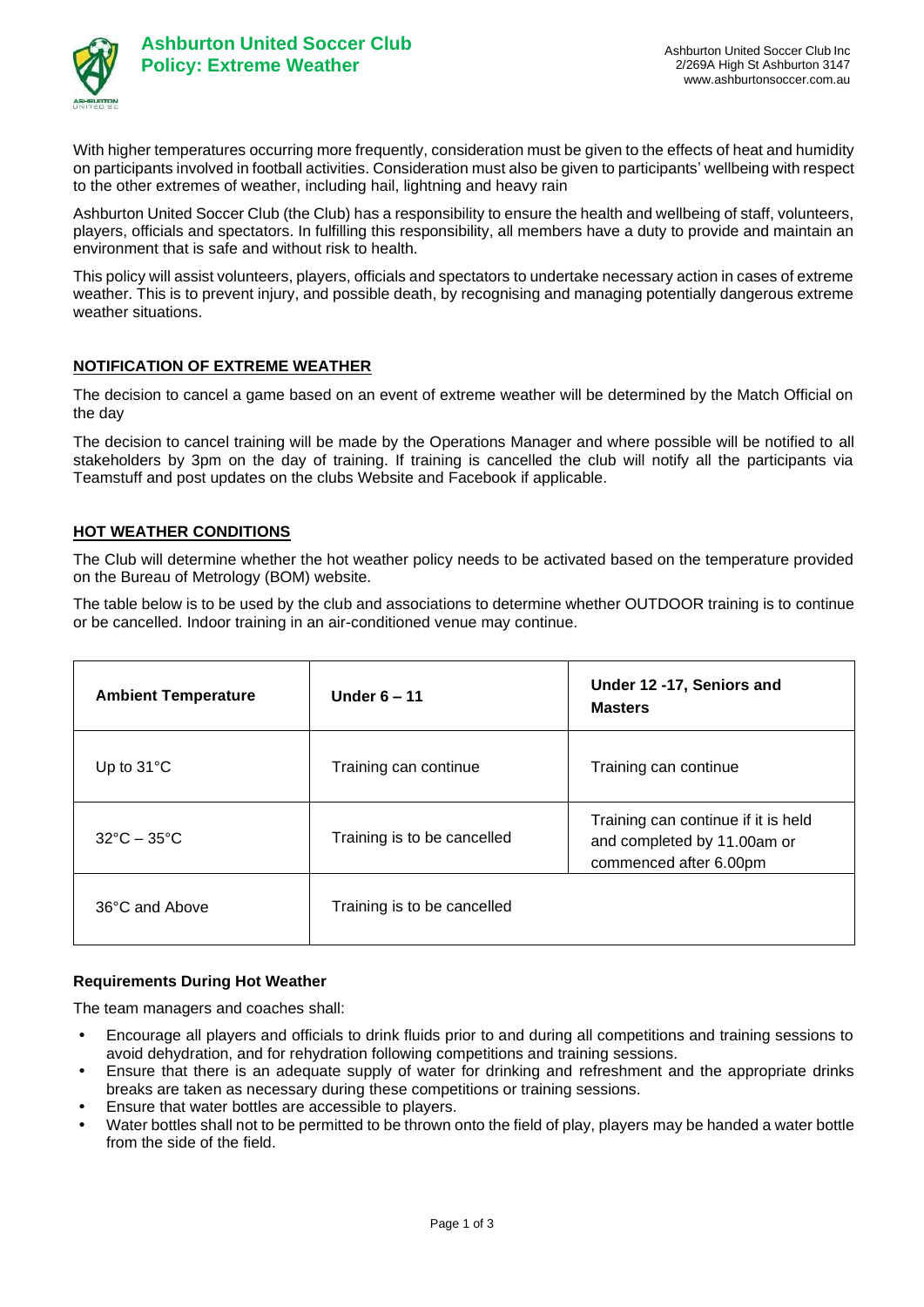

# **COLD WEATHER CONDITIONS**

Scheduled training and games may be impacted upon by one or more of the following extreme weather events:

#### **1. Hail**

Hailstorms may present a risk to participants depending upon the size and intensity of the storm. Where a hailstorm occurs, the match official on the day will determine if it poses a risk to the participants and suspend the game so they players and officials can find shelter.

## **2. Lightning**

Thunderstorms can occur anytime during the year and therefore it is important that coaches, team mangers and players are aware of the safety procedures to follow if lightning does occur.

#### **2.1 30 – 30 Lightning Rule**

Where a thunderstorm is present, the '30-30' rule is to be used to determine whether a game or training should be suspended (including delaying the commencement of the game) and when it is safe to resume play. The '30-30' rule measures the time elapsed from when the lightening flash is observed and when the associated sound of thunder I heard. This decision is to be made by the match official during games

The '30-30' rule is applied as follows:

When lightning is sighted, count the time until thunder is heard. If that time is 30 seconds or less, the thunderstorm is within 10km and is dangerous. This is the time at which matches are to be suspended.

The threat of lightning may continue even if there are changes in weather conditions such as sunshine or blue sky. The '30-30' rule should be used to estimate the distance of the storm to be greater than 10km before allowing play to commence or resume.

#### **2.2 Safety Procedures**

If there is lightning nearby the following precautions are to be followed.

If shelter is accessible:

- seek shelter in a hard-top vehicle or a solid building
- do not touch electrical items or telephones during the storm
- if in a vehicle, park away from trees and powerlines and do not touch any metal parts
- avoid small structures or fabric tents
- keep clear of windows

If shelter is not available:

- crouch or squat with knees drawn up and feet together preferably in a hollow in the ground
- keep your hands off the ground
- make yourself a small target
- do not lie down
- if in a group, spread out 10 metres apart
- remove metal objects
- if your hair stands on end, or if you hear buzzing nearby move immediately
- stay away from hilltops, ridges and gullies, rock overhangs and shallow caves
- keep well away from water
- do not shelter under trees

## **2.2.1 First Aid**

Where a person is struck by lightning, call '000' at once. As all deaths from lightning arise from cardiac arrest and/or stopping of breathing, apply CPR until medical assistance arrives. The person performing CPR will not receive an electric shock from the victim. If proper treatment is administered, most victims survive a lightning strike.